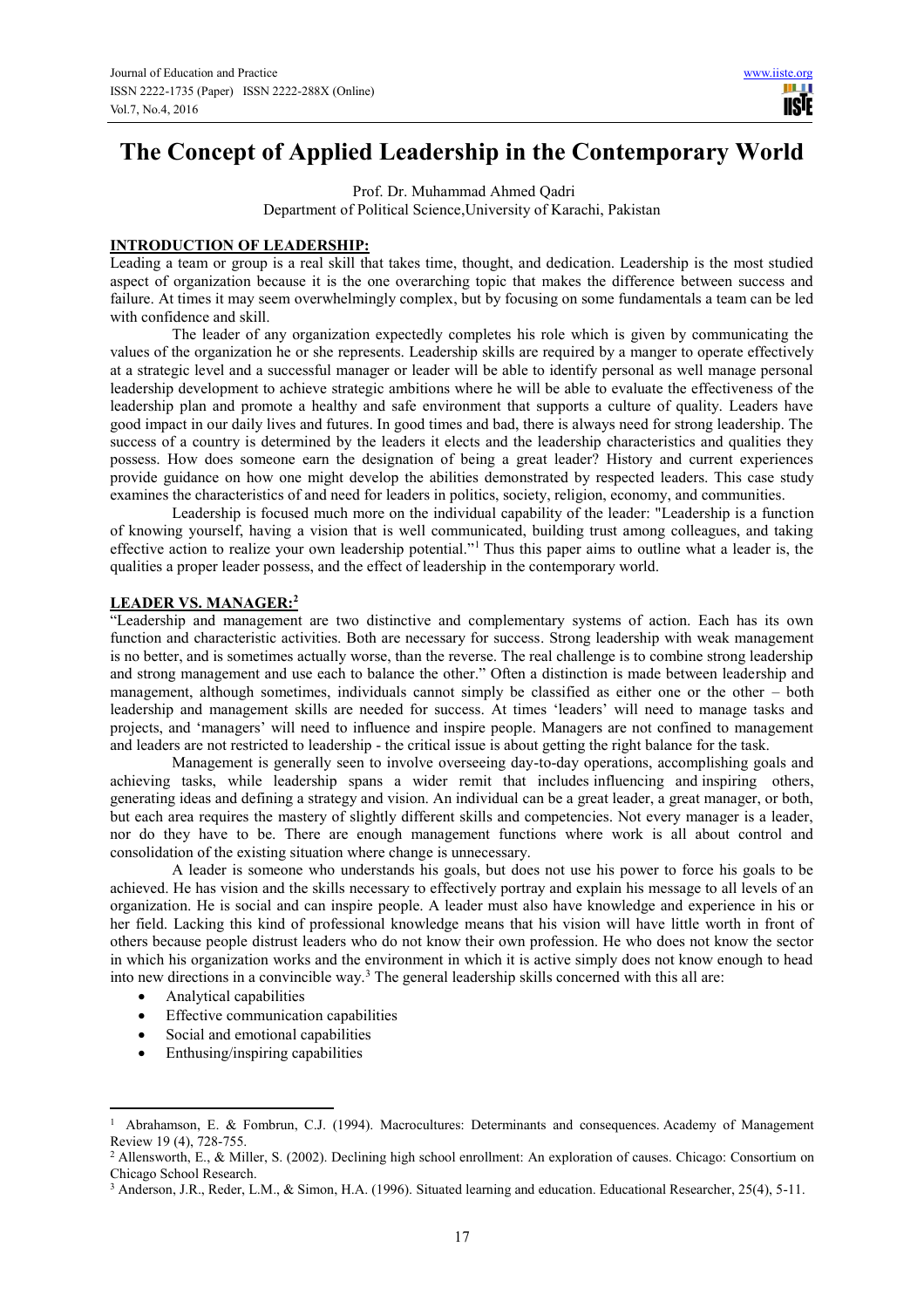## **DEFINITION OF LEADERSHIP:<sup>1</sup>**

- The action of leading a group of people or an organization, or the ability to do this
- The state or position of being a leader.
- The leaders of an organization, country, etc.

The definition of leadership according to Mindy Gibbins-Klein, founder of REAL Thought Leaders, is "having a vision, sharing that vision and inspiring others to support your vision while creating their own." This means that the leader must have their own ideas and beliefs formed about improving their followers as well as any situation they are placed in. They should then have the ability to explain and portray their ideas of improvement to the ones looking up to them and form a realistic plan to encourage their followers.

Another wonderful perspective of leadership is provided by Stan Kimer, president of Total Engagement Consulting by Kimer, who states that "effective leadership is providing the vision and motivation to a team so they work together toward the same goal, and then understanding the talents and temperaments of each individual and effectively motivating each person to contribute individually their best toward achieving the group goal." *This brings in two very important points. Being a leader means that you know how to work with and encourage an entire group of people as a whole to bring better change for everyone involved, but it also means that you have the skills to work with individual people and inspire them to be the best they can be. By harnessing everyone's individual potential, and instilling confidence in them, a leader brings out the best in everyone which ultimately benefits everyone.*

*Lastly,* Larry Garfield, President of Garfield Group, has the perfect words to sum up what it means to be a leader. He says, "in my experience, leadership is about three things: to listen, to inspire and to empower. Over the years, I've tried to learn to do a much better job listening actively, making sure I really understand the other person's point of view, learning from them, and using that basis of trust and collaboration to inspire and empower. [It's about] setting the bar high, and then giving them the time and resources to do great work." This shows the most important aspects or qualities of a leader. He must be able to properly understand what his followers are saying. He cannot be a leader until he knows what his followers need, establishes proper relationship with them that includes trust and encouragement, and makes sure to get feedback from them every step of the way to ensure that they are moving in the right direction.

Good leaders are made, not born. If one has the desire and willpower, he/she can become an effective leader. Good leaders develop through a never ending process of self-study, education, training, and experience. To inspire workers into higher levels of teamwork, there are certain things a leader must be, know, and, do. These do not often come naturally, but are acquired through continual work and study. Good leaders are continually working and studying to improve their leadership skills; they are not resting on their past laurels.<sup>2</sup>

However, while leadership is learned, a leader's skills and knowledge can be influenced by his or her attributes and traits, such as beliefs, values, ethics, and character. Knowledge and skills contribute directly to the process of leadership, while the other attributes give the leader certain characteristics that make him or her unique. For example, a leader might have learned the skills in counseling others, but his traits will often play a great role in determining how he counsels. A person who has empathy will make a better counselor than a person who thinks the employees are simply there to accomplish his biddings. Skills, knowledge, and attributes make the Leader, which is one of the Factors of Leadership.

#### **PRINCIPLES OF LEADERSHIP:<sup>345</sup>**

There are many different principles that involved in leadership that a good leader follows. Through these principles a leader learns more about himself, about his followers, and about how to achieve the goal and benefit everyone involved. Effective leaders provide inspiration, motivation and clear direction to their team by ensuring that they have the following:

· **A Clear Vision:** The leader must know exactly what they are going for and how they are going to reach their end goal. They must set out a clear vision of what they want to achieve and be able to effectively

 1 Biddle, B.J., & Berliner, D.C. (2002). Small class size and its effects. Educational Leadership, 59 (5), 12-23.

<sup>&</sup>lt;sup>2</sup> Bransford, J.D. (1993). Who ya gonna call? Thoughts about teaching problem solving. In P. Hallinger, K. Leithwood, & J. Murphy (Eds.), Cognitive perspectives on educational leadership (pp. 171-191). New York: Teachers College Press.

<sup>&</sup>lt;sup>3</sup> Burke, C.S., Fiore, S.M., & Salas, E. (2003). The role of shared cognition in enabling shared leadership and team adaptability. In C.L. Pearce & J.A. Conger (Eds.) Shared leadership: Reframing the hows and whys of leadership. (pp.103- 122). Thousand Oaks, CA: Sage.

<sup>4</sup> Conley, D. T. & B., Francis. (2002). University expectations for student success: Implications for system alignment and state standard and assessment policies. University of Oregon.

<sup>&</sup>lt;sup>5</sup> Brophy, J. (n.d.). Teaching: A special report reprinted by the Laboratory for Student Success. Philadelphia, PA: The Mid-Atlantic Regional Educational Laboratory at the Temple University Centre for Research in Human Development and Education. Brown, C. (1996)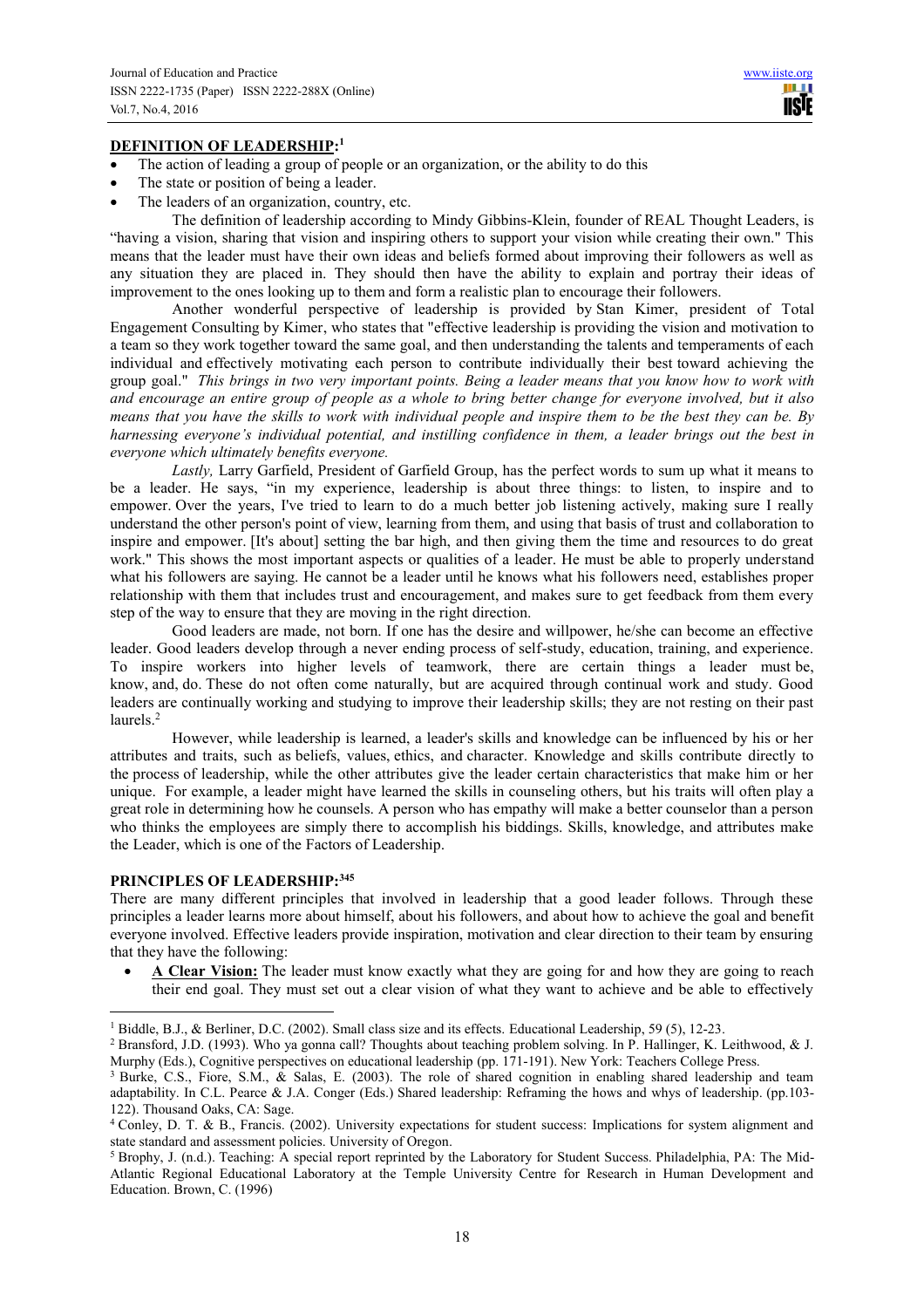communicate their vision to their followers so that everyone is on the same page. Everyone in the situation should be fully aware of their roles in the setting and understand what they are responsible for.

- **Effective Planning:** When the leader has identified the end goal, they must come up with a proper plan of action to get to that stage. By understanding what needs to be accomplished, they can create timelines and plan out what and by when they need to accomplish different tasks. They also need to be able to stop and improve their plans along the way through assessments of their previous steps.
- · **Inspiration and Motivation:** the commitment and enthusiasm of a leader shapes the common goals of the organization and provides inspiration and motivation for people to perform at a high level. When the leader is passionate about what they do, then that will influence the followers to also take more interest. The leader should always encourage the team to do their best and push them to take risks and grow as individuals so that the group as a whole can benefit from their advancements. Along with encouragement, the leader should also provide guidance as to how the members should conduct tasks this way everyone is on the same page aiming for the same end goal.
- New Ideas: encouraging team members to provide feedback and suggestions shows that they leader knows how to listen to their followers properly. It shows that the leader is working on actual problems that the followers need help with and is humble enough to improve the plan or end goal to ensure that everyone benefits in the situation.
- · **Employee Relations:** an open and engaging relationship between a leader and their team members demonstrates that they are valued as an integral part of the organization, creating a sense of ownership among team members and developing a closer alignment between individual and team objectives. This also encourages trust and respect for the leader from the team and shows that they are supportive of their guide.
- · **Crisis Management:** having a group of people together working on a common goal means that there will be a clash of ideas because of the diversity and this means that the leader must have an effective plan ready for problem solving whenever the situation arises. The leader must have enough experience to properly diffuse any issues, and set the situation back to normal as well as have the members of the team back on their tasks as soon as possible. Another sense of crisis management is if the team as a whole is facing an external problem then the leader must have the capability to either come up with a solution or gather ideas from and work with the team to create a solution to handle the crisis.
- · **Creating Confidence and Building Morale:** Confidence is an important factor which can be achieved by explaining to the team why they are important and how their contribution is so necessary. Clearly explaining the role they play and giving them guidelines to achieve the goals effectively will help keep them on track. Morale is important because it shows the willingness and cooperation of the team members towards their work and getting them into confidence and winning their trust. A leader can be a morale booster by achieving full cooperation so that they perform with best of their abilities as they work to achieve goals.

Besides these main, very important principles, there are many other little details that the leader must keep in check on their part to ensure the stability and unity of the group as a whole. Some of the main ones include setting the examples for the team. Followers look up to the leader and expect the leader to show them what to do and how to do it. If the leader shows his qualities of being honest, taking responsibility for his actions, always being open to listening to new ideas, never being rude, being on time, and having appropriate manners – then these kinds of things will gain him respect from his followers and inspire the team members to try to take on these attributes. Aside from setting a good example, the leader must know how to bring the group together – having a single common goal is important but showing the team that they have more in common that they thought and genuinely caring for each of their individual advancement will set the example the everyone is there to support each other and only through that will they move forward together as a team.

# **TYPES OF LEADERSHIP:**<sup>1</sup>

# 1. **The Autocratic Leadership Style**

Autocratic Leadership allows authoritarian school of thought or sometimes it becomes a source of inspiration for oligarchic leadership. Autocracy is very important in public policy and is a subject of political science which deals with its various forms and characteristics. It varies from culture to culture and from one political system to another.

<sup>&</sup>lt;sup>1</sup> Cox, J.F., Pearce, C.L., & Perry, M.L. (2003). Toward a model of shared leadership and distributed influence in the innovation process: How shared leadership can enhance new product development teach dynamics and effectiveness. In C.L. Pearce & J.A. Conger (Eds.) Shared leadership: Reframing the hows and whys of leadership. (pp. 48-76). Thousand Oaks, CA: Sage.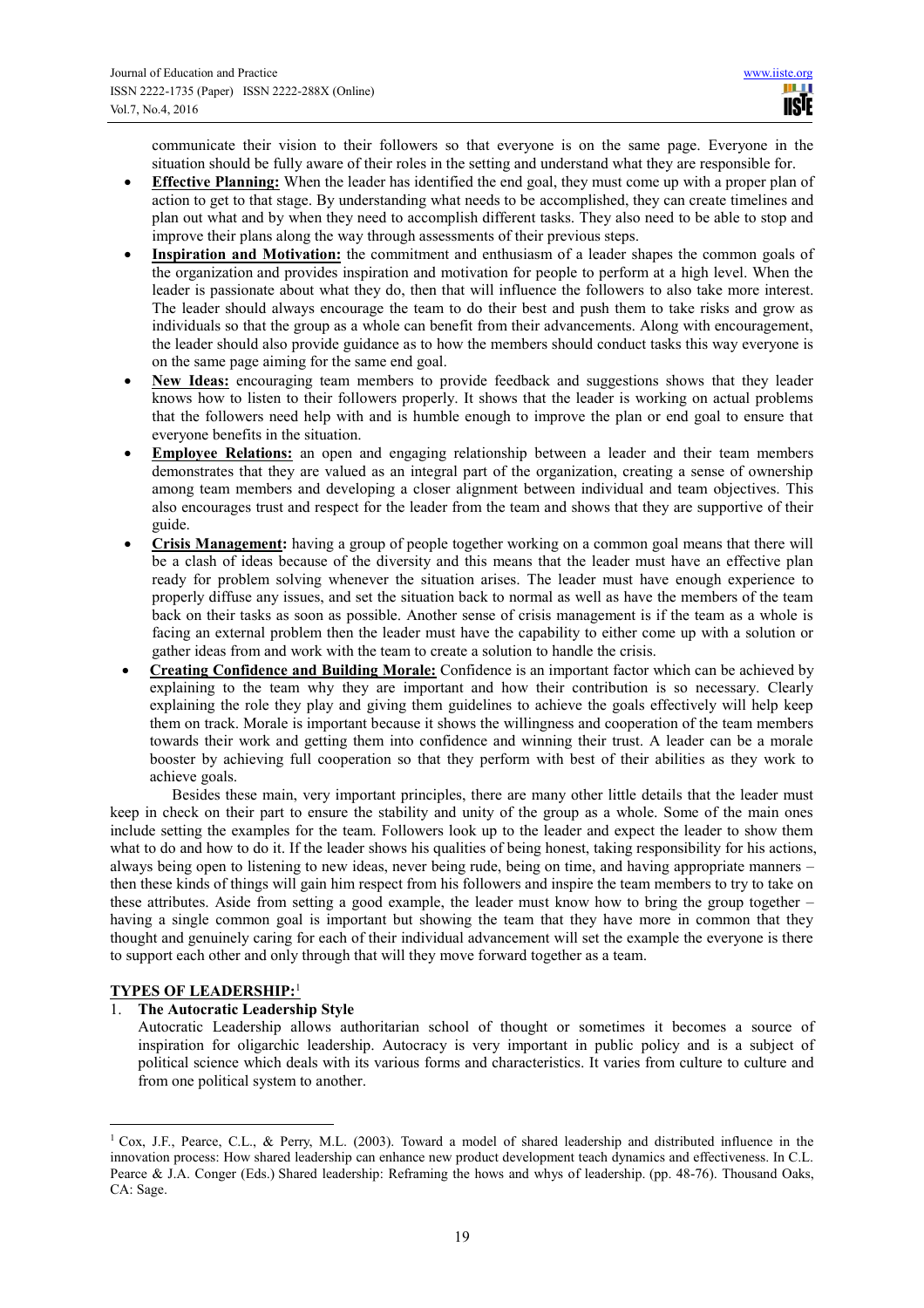## 2. **Bureaucratic Leadership**

An autocrat doesn't require a bureaucracy, but the autocrat and the bureaucracy goes together like a hand and glove. One reason has to do with obedience to authority. In fact, one can make an argument that in large groups such as the multinational corporations and governmental agencies authority is the most common type of influence used.

#### 3. **Cross-Cultural Leadership**

Canada is the best example of cross-cultural leadership which allows different nations to be immigrants of Canada and participate in the cross-cultural foundation of Canada. Burnaby, British Columbia is a good example because it includes 46 spoken and written international languages. Canada believes its crosscultural or diversified intercultural communication strengthens its relations among various cultures and converts into the symbolic culture of Canada. Not all individuals can adapt to the leadership styles expected in a different culture whether that culture is organizational or national. In fact, there is some evidence that American and Asian Leadership Styles are very different, primarily due to cultural factors.

#### 4. **Religious Leadership**

Religious Leadership begins from religious counseling. Mosques, synagogue, temples, and churches are the best examples of religious leaderships in which we see people very much attached to and respecting their leadership based on spirituality.

## 5. **Community Leadership**

Community leadership emerges through social work. The concept of community leadership in social sciences is considered a classical societal institution which is based on the concept of self help or volunteership. Such leadership is considered very important and popular because the community leader devotes their time, money, and other privileges to community services.

## 6. **The Laissez Faire Leadership Style**

The style is largely a "hands off" view that tends to minimize the amount of outside direction. It means more that the members are given tasks and expected to properly complete them in a timely manner.

#### 7. **Situational Leadership**

The importance of the research cannot be overestimated since leaders tend to have a dominant style: a leadership style they use in a wide variety of situations. However, research shows that there is no one best style of leadership: leaders must adjust their leadership style to the situation as well as to the people being led. Sometimes they must be more task-oriented and other times more people/management-oriented.

#### 8. **Team Leadership**

Team leadership is most important for political, religious, cultural, and societal set up. It means managerial responsibilities or guidance responsibilities for subordinates to follow the directives of CEO or immediate officers. The same is seen in the political scenario while local leadership receives directives from the central leadership.

## **MAIN ISSUES OF LEADERSHIP IN POLITICS:**

Political leadership is an art of controlling the minds of the people and organizational behavior. A successful political system is subject to the presence of successful political leadership. Most of the countries of the world have experienced that their leaders were close to the emotions of the nation, they realized what the public actually needed, and they applied political psychology to satisfy them. Political communication was also a skill to control the mindset of the political society which is why they used to organize public meetings for proper interaction and meaningful communication which resulted in their acceptance and fame in the political society. These political leaders should possess all of the previous qualities mentioned and when they lack one or more of these characteristics then the effective leadership is broken.

#### **Effective Communication**

Crisis when it comes to effectively communication from the leader occurs when the leader does not have direct contact with his constituency. The voters look forward to seeing their leaders among them. It may be difficult to be in contact with the voters all the time, but successful leadership needs strong communication between citizens and leaders.

#### **Building Strategy**

The study of strategies is an art of leadership. A successful leader calculates situational issues and makes logical sequences to create an effective plan of action and comprehensive strategy. This means that the leader must understand what their citizens need for the progress of the country that way they can make appropriate decisions for their strategy.

## **Confronting Challenges**

National and international political, financial, and religious leadership confront challenges of the society through speeches, statements, communication skills, and applied plan of actions. Political leadership tries to utilize their constitutional powers through the government and public administration, while financial leadership is geared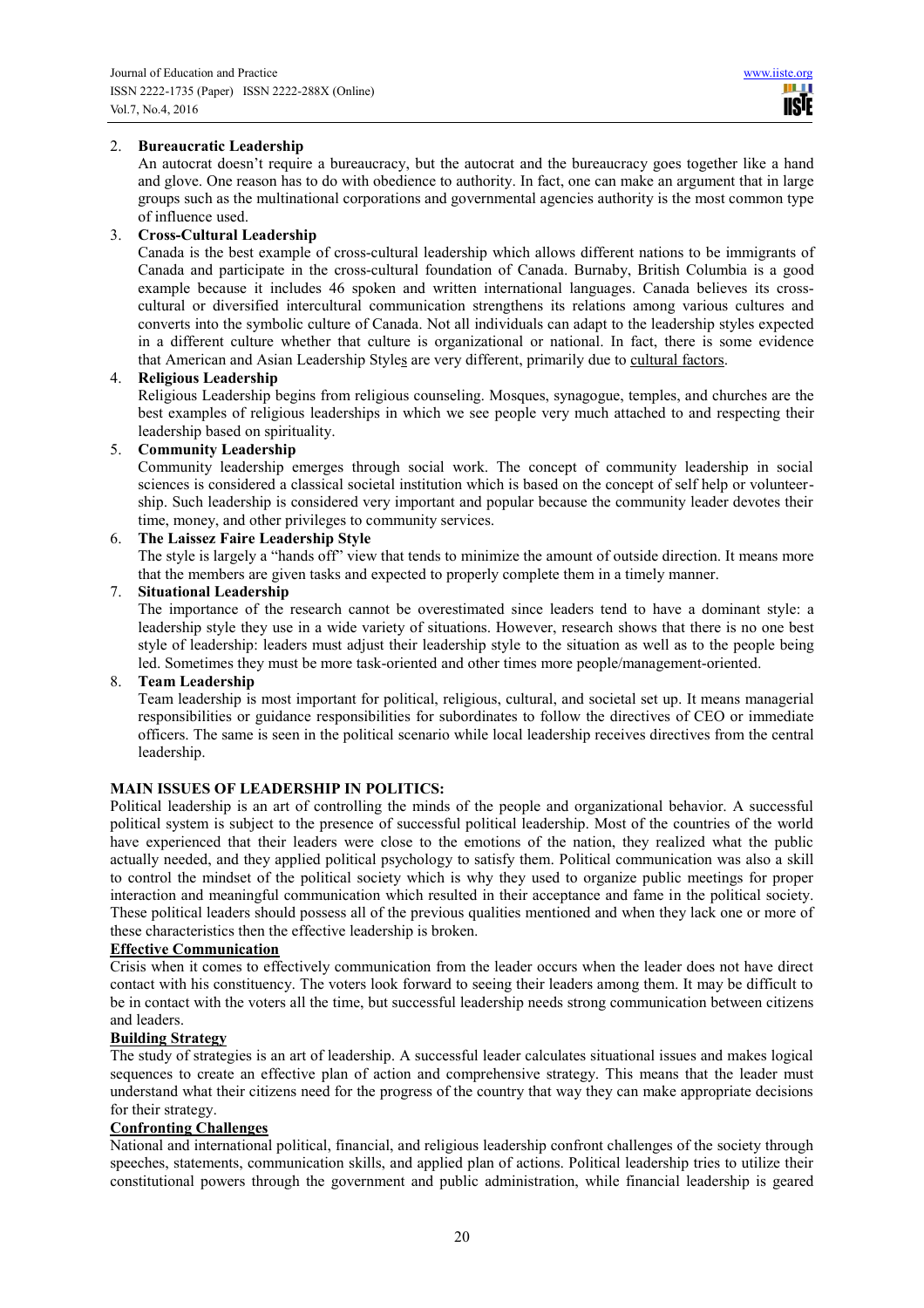towards private administration and spreads their business removing all kinds of hurdles through dialogues and interactive policies. While religio-political leadership asks its followers to be a part of spiritual circle and support on the basis of religion and culture.

## **Attitude Issues**

Attitude issues would create a negative impact among followers in the political society. It is true that leaders are also human beings however, they should try to keep themselves away from attitude problems or abnormal behavior with the members of the community. Because they have assumed a role of responsibility they act as role models and have earned the trust of the people. If they are having attitude issues, this will cause them to lose the respect of the people who follow them as well as their credibility.

#### **Communications Concerns**

Communication concerns are also considerable factors. The popular leadership gains its fame or popularity due to proper meaningful communication with the nation while improper communication leads a leader towards failure of his or her leadership. Communication is very important in leadership because although the members of the community have trusted and voted for their leader they must know what the leader has planned. They should be informed of what his plan of action is. However, communication is not simply one way, it should be two way in that the members of the community should have a role especially in terms of feedback of the policies set or decided on by the political leader.

## **LEADERSHIP IN PUBLIC POLICY**

Leadership in public policy can be divided into three parts: at local government level, at provincial or state level, and at federal level. The developed areas have significantly learned from their political experiences and continuing political culture. In developed countries all three of the categories previously mentioned have witnessed the perfection of the political system. A question arises here how they achieved their national and international goals. It may be understood that their perfect political system is a result of their public policy leadership. The U.S., UK, France, Germany, and other developed countries have addressed their issues at three levels:

- 1. local government institutions, which emerge with the help of local public policy leadership for local self government
- 2. provincial and state institutions emerged with state policies for the interest of public through state legislature
- 3. analyzing the federal leadership we understand that the president of prime minister or even the leader of opposition are the personalities which undertake the responsibilities to address national and international issues based on contemporary sociopolitical challenges.

All three of these important political institutions strengthen the political system through public policy leadership and decision making.

Public policy leadership from bottom to top offers public participation in these political institutions due to their fundamental rights and freedom of choice to be a part of public policy institutions under the umbrella of public policy leadership.

On the other hand there are visible crises in the institutions of public policy among the developing or underdeveloped countries of the world. For example, crisis of management, crisis of political economy, freedom of speech, freedom of movement, freedom of religion, and freedom of viewpoint expressions. Pakistan, Bangladesh, India, Sri Lanka, and some other countries of the world are the identified countries which are seriously facing problems regarding emergence of leadership. Pakistan, Bangladesh and India may be the best examples from South Asia of leadership crisis. The top leaders of these three countries were killed just after their independence was gained. This is because of conspiracies at national and international level such as assassinations which created political vacuums and chaos as well as put the countries in critical situations.

Extremism can be marked or identified among these three countries. The extremist groups do not allow the practice of tolerance and peace in their political systems due to their own vested interest. Pakistan which is a hub of international political groups is facing challenges from extremist groups of Afghanistan and terrorist groups at the provincial level. Recently, Zarbe-azb, war against terror, has been started against extremist groups in Pakistan under the supervision and control of Pakistan's Army's leadership, General Raheel Sharif, who has emerged as an army leader who is considered more popular than democratic leadership. Again, it is assumed that democratic leadership or leadership through vote has failed due to its improper performance and greed as well as corruption in the system, while Pakistan army's leadership is considered trustworthy and near to perfection due to its performance for the country. The graphic studies of leadership in Pakistan reveal that although Marshall Law is considered a worst case scenario form of government, army leadership is still preferred to civil leadership.

## **CONCLUSION**

In conclusion a leader is someone who knows their vision, where they are going, and helps guide others to the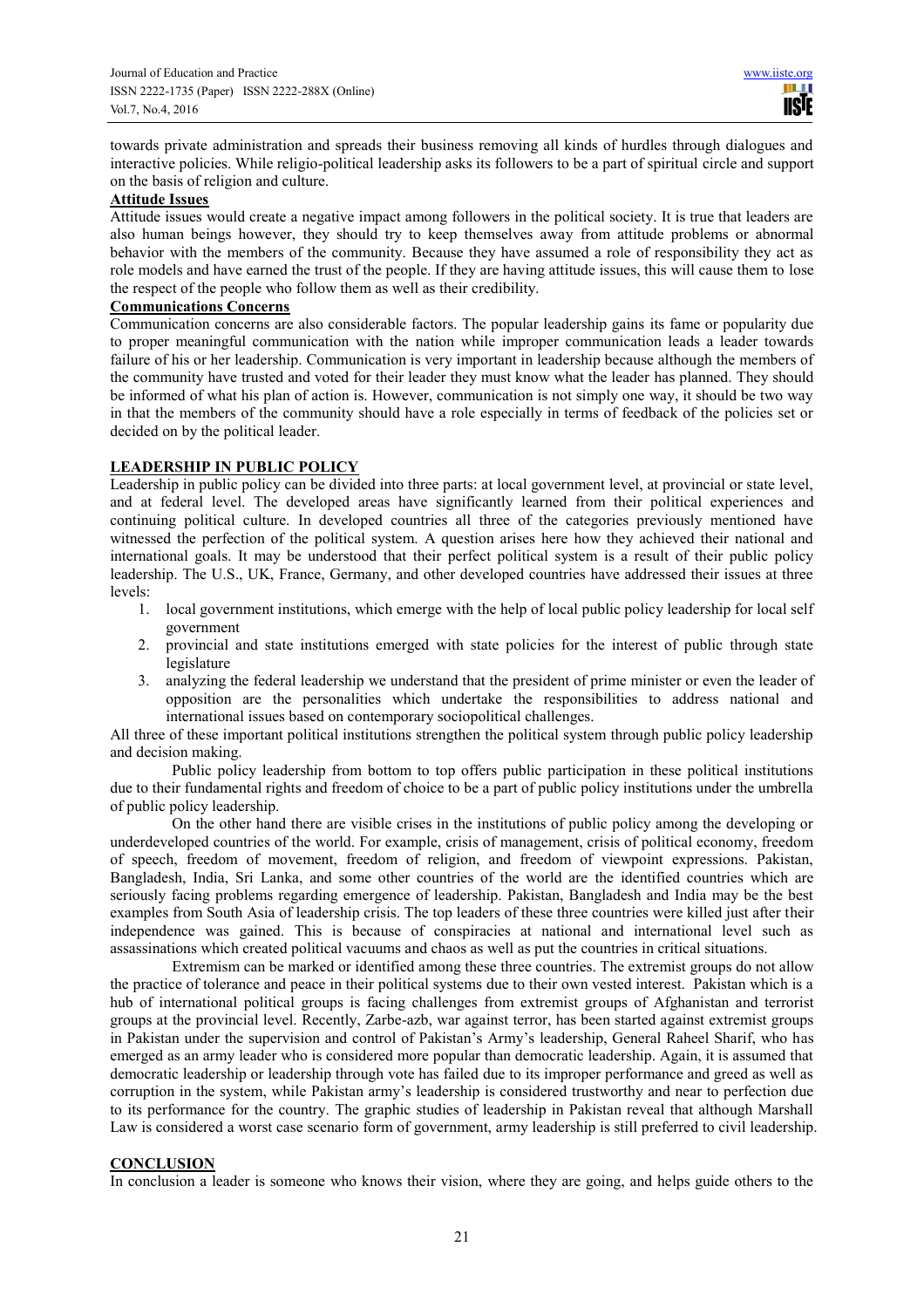destination. When they assume the responsibility of being the leader it means that they have accepted the leadership role. They have to prove that they are capable of setting a good example, that they can be someone that others look up to and follow and that they are passionate about helping others and being selfless. They must possess the qualities of a good leader to be successful in their role. These qualities include a wide variety of things that encompass many aspects of their character, their beliefs, and their values. They should not be thinking about themselves and only benefitting themselves because they are responsible for the entire group, they need to take actions and make decisions that would be in the best interest of the group as a whole.

The leaders should come to the role with certain abilities and qualities that they already have. For example they should be honest with their followers. They should have certain morals that they follow themselves as well as proper ethics that would allow them to be good role models. They should be confident in themselves that way they can instill confidence in others. They should have proper manners so that they can treat everyone politely and respectfully. Only then will they gain the respect of the entire group. They should be ambitious and not afraid to stand up in tough situations. Because others will be expecting the leader to show them the way and get them out of tough situations, the leader must be able to tackle problems and that means going out there and looking for solutions and properly creating a distinction between what is right and what is wrong.

In this paper we've asserted that people, organizations, management, and leadership are all important to scalability. People are the most important element of scalability, as without people there are no processes and there is no technology. The effective organization of your people will either get you to where you need to be faster or hinder your efforts in producing scalable systems. Management and leadership are the push and pull, respectively, in the whole operation. Leadership serves to inspire people to greater accomplishments, and management exists to motivate them to the objective.<sup>1</sup>

In terms of political leadership there are some basic principles which ought to be followed on the basis of political demands and ground realities. The leader should be frank and nice with the voters, the promises which are made during the election campaign must be fulfilled, the contemporary challenges must be addressed by the leader and should make a plan of action regarding domestic and international politics. Political economy is also a very technical aspect and challenge for the leader of the nation. Recently, the recession has destroyed the world economy and has allowed negative forces to control the world economy through money laundering, corruption, bribery, or other unfair means. This was a kind of examination of a political leadership which required applied public policy, decision making, and restoration of trust of the nation. Although this was a challenge for public policy leadership, it was necessary because it was a direct command for the political leadership. U.S., France, Germany, Japan, China, UK, and the rest of the world had been facing the challenge of a recession which was overcome through their successful role of public policy institutions and proper decision making through political institutions under the guidance of political leaders.

However, on the other hand, if these countries did not have a proper and stable political stance or leadership they would not have been able to overcome the harshness of the recession and come out strong. Their world leaders possessed the qualities that are necessary for success for example they had proper communication skills with their voters because if they did not their political system as well as their political leadership would have failed. Another quality they possessed was that they excelled in their departments and because of that they were able to build effective strategies to help the country out of the situation. If they were not knowledgeable in their respective areas, they would not have been able to come up with proper plans of action and again, they would not have survived the recession. Additionally, they maintained a positive attitude throughout the entire difficult time period by portraying to their voters and citizens that they will get through the recession. Without their confidence to the voters and citizens they would not have rallied enough support and patriotism to survive the recession. Through all these strategies and qualities the leaders of these developed countries were able to confront challenges thrown at them including, but not limited to the recession.

Effective leadership starts as a grass roots movement and moves towards the international level. All these international personalities, their talent, their contributions, and their abilities can be seen in the meeting of the United Nations. Although they represent their regions, they are very much concerned with international policies and issues. They contribute and try to improve qualities of health, economy, peace, and tolerance. They are able to do this because they have substantial influence on the leadership of the major countries of the world. Because they are at this position of power, they can ensure that the leaders of these countries possess the proper qualities of leadership so that they country can progress in the right direction. The progression of these individual countries adds up so that collectively all the countries of the world see global improvement of major issues that the individual leaders have worked to solve.

Political leadership is a major need of every country in the world and the importance of such leadership can be seen in the fact that no political system is run without political leadership. In short, it can be

 $\overline{a}$ <sup>1</sup> Crowson, R.L., & Morris, V.C. (1990). The superintendency and school leadership. The National Center for School Leadership Project Report. The National Center for School Leadership: University of Illinois at Urbana-Champaign.